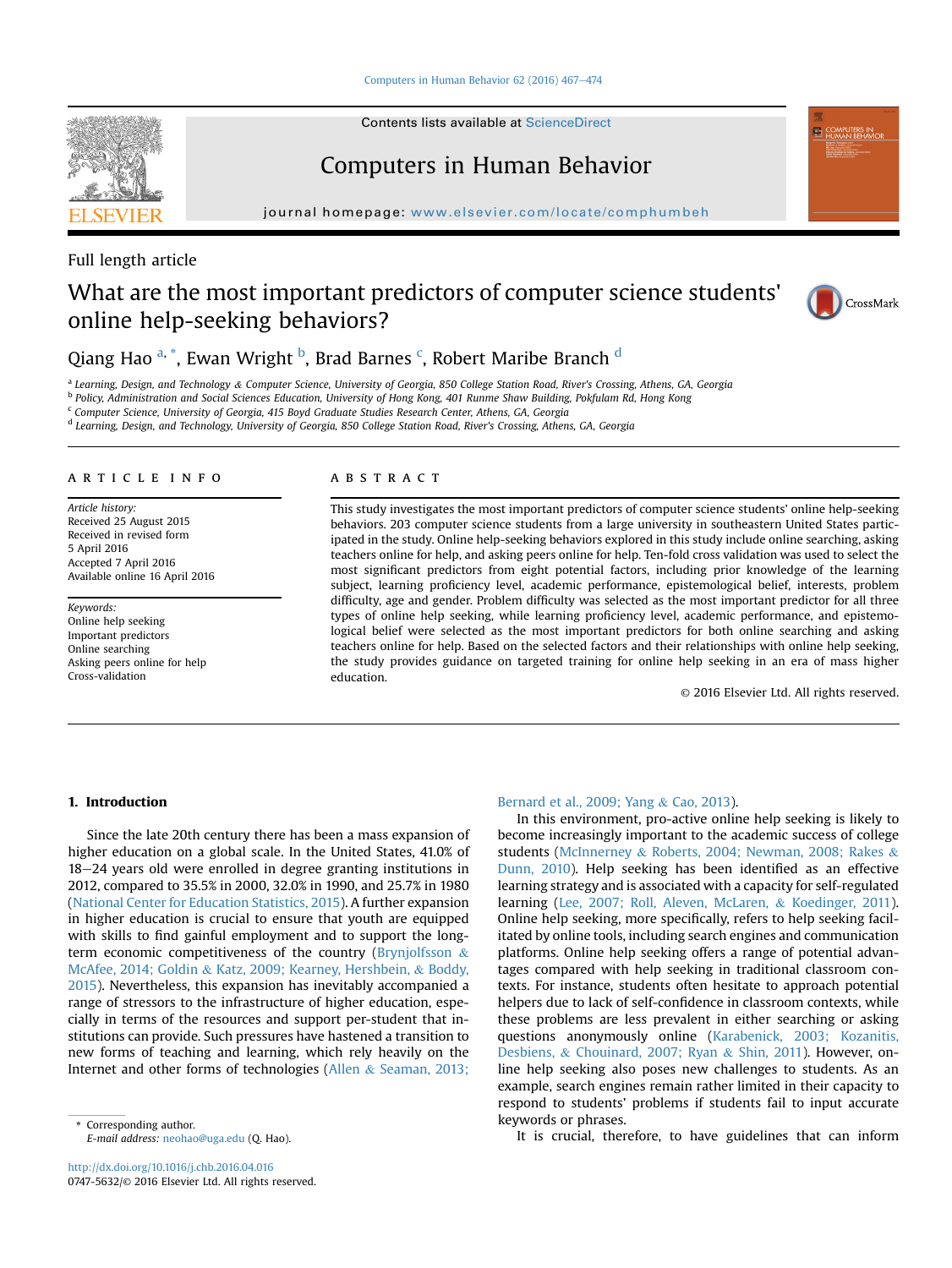educators about teaching students to seek help online effectively, given its potentials and challenges. To ensure the effectiveness of such guidelines, there is a need for a better understanding of what factors influence the online help-seeking behavior of students. In response, this study investigated the most significant predictors for computer science students' online help seeking. There are two major reasons why we started with computer science students: a) There are relatively more online learning resources, such as tutorials, digital books, or help forums, for computer science than other majors due to its field nature [\(Dichev](#page-6-0) & [Dicheva, 2012\)](#page-6-0). b) Undergraduate computer science education is relatively well standardized in comparison to other fields, which makes the generalization of its research less difficult ([Kadijevich, Angeli,](#page-6-0) & [Schulte, 2013\)](#page-6-0).

This paper starts with reviewing the existing literature on online help seeking and potential factors associated with online help seeking, then follows with the methodology and results, and finally discusses the main findings with references to the existing literature. The results of this study will contribute to the development of guidelines informing educators about how to best guide students to seek help online.

#### 2. Literature review

## 2.1. Online help seeking

Help seeking is a cognitive skill involving a set of actions including realizing the need of help, identifying problems, and forming questions to solicit help [\(Aleven, Mclaren, Roll,](#page-6-0) & [Koedinger, 2006; Newman, 2008](#page-6-0)). Online help seeking specifically refers to help seeking supported by online tools, such as search engine, emails or question & answer forums.

Two classification standards were proposed for online help seeking, including the nature of helpers, such as human beings or machines, and the relationship between helpers and help seekers, such as peers or teachers [\(Cheng](#page-6-0) & [Tsai, 2011; Le Bigot, Jamet,](#page-6-0) & [Rouet, 2004; Puustinen](#page-6-0) & [Rouet, 2009](#page-6-0)). Three types of online help seeking emerged based on the above two classifications ([Cheng](#page-6-0) & [Tsai, 2011\)](#page-6-0):

- 1. Online searching
- 2. Asking teachers for help online
- 3. Asking peers online for help

Online help seeking has different characteristics compared with help seeking in other contexts. Firstly, online help seeking is more open and "messy" than help seeking in tutor-system environments ([Karabenick, 2011\)](#page-6-0). Increasingly ubiquitous, regardless of locations and devices, online environments offer abundant access to information and help from experts around the world. In contrast, tutor systems typically provide limited on-demand hints and glossaries in a closed environment. Secondly, many factors important to faceto-face help seeking are much less important for online help seeking. Both searching and asking questions anonymously online are much less threatening the self-esteem of students than face-toface help seeking in classroom contexts [\(Kumrow, 2007](#page-7-0)). Thirdly, online help seeking poses new and significant challenges to learners. Search engines are limited in adapting to students' questions if students fail to provide accurate queries. In addition, asynchronous communication on question & answer forums with other users can be prone to misunderstandings and thus may not yield the desired information.

## 2.2. Potential factors influencing online help seeking

This section of the paper reviews the literature on the

potentially influential factors on online help-seeking behavior, including prior knowledge of the learning subject, learning proficiency level, academic performance, epistemological belief, interests, problem difficulty, age and gender. Research on online help seeking is still lacking, although help seeking has been studied extensively in classroom environments [\(Cheng, Liang,](#page-6-0) & [Tsai, 2013\)](#page-6-0). Given the potential advantages and challenges of online help seeking, the gap in the literature on this topic is significant.

Prior knowledge of the learning subject refers to learners' prior knowledge of the current learning content. [Aleven, Stahl, Schworm,](#page-6-0) [Fischer, and Wallace \(2003\)](#page-6-0) and [Li and Belkin \(2010\)](#page-7-0) found that students with less prior knowledge are less likely to know when to seek help, how to organize information and how to form questions. Therefore, they are expected to seek help online less frequently. Different from prior knowledge of the learning subject, learning proficiency level refers to the general learning aptitude and experience of a student, which can be used to differentiate novice and expert learners. Novice learners are often more dependent on au-thorities and less able to find answers themselves [\(Kitsantas](#page-7-0)  $\&$ [Zimmerman, 2002; Yang](#page-7-0) & [Taylor, 2013](#page-7-0)). Conversely, expert learners are associated with better self-regulation and help-seeking strategies. Notably, [Karlsson et al. \(2012\)](#page-7-0) found that expert learners have superior skills at online searching. [Cheng and Tsai \(2011\)](#page-6-0) claimed that student with more experience of online helpseeking activities are likely to have greater confidence and preferences for online help-seeking.

Academic performance has been found an important factor related to face-to-face help seeking in classroom contexts. Studies conducted by [Karabenick and Knapp \(1991\), Karabenick \(1998\)](#page-7-0), and [Kitsantas and Chow \(2007\)](#page-7-0) indicated that students with superior academic achievements generally had higher levels of confidence. As a result, students tended to seek help more frequently, and help seeking in turn consolidated strong academic performance. Nevertheless, in contrast to face-to-face help seeking, it is possible to remain anonymous when seeking help online. Therefore, confidence may be a less important factor for online help seeking.

Epistemological beliefs refer to the personal beliefs of knowledge and knowing. Belief about the source of knowledge, as a component of epistemological belief, is the focus of this study. As an example, [Cheng and Tsai \(2011\), Muis and Franco \(2009\)](#page-6-0), and [Strøms](#page-7-0)ø [and Bråten \(2010\)](#page-7-0) noted that students with a perception that knowledge is transmitted from expert external authorities tended to ask teachers online for help rather than search or ask peers for help online. Moreover, [Aleven et al. \(2003\)](#page-6-0) argued that students with simpler epistemological beliefs might over-estimate their understanding of an issue and be less aware of the need for help.

Relationships between interests in the learning topic and help seeking have been mainly studied in classroom contexts. Though most studies to date indicated that students with higher levels of interests engaged in more face-to-face help-seeking activities (e.g., [Beal, Qu,](#page-6-0) & [Lee, 2008; Boscolo](#page-6-0) & [Mason, 2003](#page-6-0)), [Bartholome, Stahl,](#page-6-0) [Pieschl, and Bromme \(2006\)](#page-6-0) found that interests had little effect of help seeking in tutor-system contexts. [Alevan et al. \(2003\)](#page-6-0) also note that a focus on academic performance over interest can lead to avoiding help seeking to limit embarrassment of needing help from others, which is more likely to happen in face-to-face classroom environments rather than in anonymous online environments. Given the difference between online help seeking and other forms of help seeking, different results may emerge on the relationship between interests and online help seeking.

Difficulty of problems being tackled may also influence the extent to which students engage in online help seeking activities ([Jonassen](#page-6-0) & [Hung, 2008; Li](#page-6-0) & [Belkin, 2010\)](#page-6-0). A study by [Li and Belkin](#page-7-0) [\(2010\)](#page-7-0) found that students facing problems perceived as difficult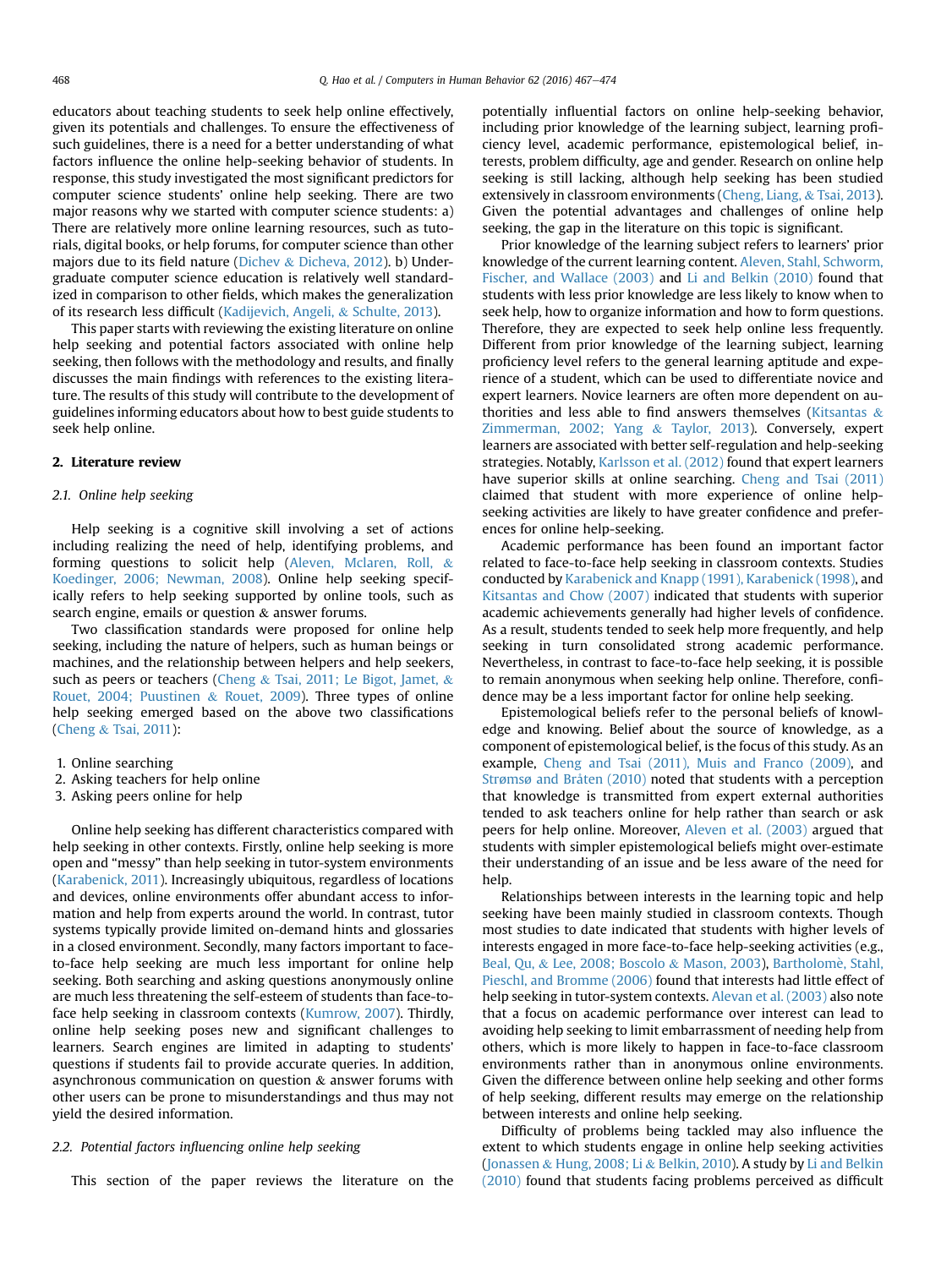tended to increase their dependence on experts rather than finding helpful information on their own. Reflecting this, it is likely that students will rely more on asking help online from teachers when problem difficulty increases.

Age and gender have been found influential factors on help seeking in face-to-face classroom contexts. Though help-seeking abilities have been consistently found to be positively related to age (e.g., [Newman](#page-7-0) & [Schwager, 1995; Ryan](#page-7-0) & [Pintrich, 1998\)](#page-7-0), to what extent age influences online help seeking has not been explored. Comparatively, the relationship between gender and help seeking is less clear. A growing body of literature has, however, noted that a positive femininity can be more conducive to face-toface help seeking [\(Eccles](#page-6-0) & [Blumenfeld, 1985; Kessels](#page-6-0) & [Steinmayr,](#page-6-0) [2013; Marchand](#page-6-0) & [Skinner, 2007\)](#page-6-0). The extent to which gender influences online help seeking has not been investigated either.

#### 3. Research questions

The research question that guided this study is:

C What are the most important predictors of college students' online help seeking behavior (online searching, asking teachers online for help, and asking peers online for help) among the proposed factors (prior knowledge of the learning subject, learning proficiency level, academic performance, epistemological belief, interests, problem difficulty, age and gender)?

#### 4. Research method

## 4.1. Participants

Two groups of 203 undergraduate students from a large research university in southeastern United States participated in this study. One group included 162 students enrolled in an entrylevel course of computer science. This group of students were identified as novice learners. The other group included 41 students enrolled in an advanced course of computer science. This group of students had taken 5 different prerequisite courses in computer science before enrolling in the current course, so they were identified as expert learners. Both courses were supported by an online help forum called Piazza [\(https://piazza.com/](https://piazza.com/)) for help seeking or communication among students, teachers and teacher, assistants. Teachers and teaching assistants were also accessible for queries through emails.

## 4.2. Research design

A survey developed by the authors was used to measure participants' frequency of different online help seeking behavior and six of the proposed factors (age, gender, epistemological belief, interest, prior knowledge of the learning subject, and problem difficulty). The seventh factor, learning proficiency level, identified which group participants belonged to. The eighth factor was academic performance. All students' grades were collected by the end of the semester and standardized to represent their academic performance. Students' grades were calculated based on their performance on the followings: a) Individual assignments, b) Individual projects, c) Group projects, d) Midterm exams, and e) Final exam.

There were 15 questions divided into 3 sections in the survey. The first section had questions on participants' basic personal information, including gender and age. The second section had questions measuring the frequency of students' online help

seeking activities. The third section had questions measuring the four potential factors influencing online help seeking, and each factor was measured by two or three questions. All questions adopted the design of a four point Likert-scale format (see [Appendix I\)](#page-5-0).

## 5. Results

## 5.1. Factor analysis of survey on online help seeking

Data from 203 participants were collected, while 4 participants were excluded from analysis due to missing information in their survey. Descriptive summaries of how students seek help online are presented in Table 1.

Exploratory factor analysis was conducted on 10 questions in section 3 of the survey measuring the proposed four factors with oblique rotation (varimax). The Kaiser-Meyer-Olkin (KMO) measure verified the sampling adequacy for the analysis ( $KMO = 0.60$ ). Overall reliability  $\alpha$  is 0.61. Four factors with eigenvalues over Kaiser's criterion 1 emerged, and explained 54.13% of the variance in total [\(Table 2](#page-3-0)).

## 5.2. Most important predictors of online help seeking

Cross-validation was used for predictor selection. In contrast to other predictor-selection methods, like stepwise regression or lasso, cross-validation provides direct estimates of test errors and makes fewer assumptions about true underlying models, which lead to a more accurate result of predictor selection. Multicollinearity diagnostics were conducted on each regression model presented in the following sections. The Variance Inflation Factor of all the predictors was smaller than 2.5 in each model.

## 5.3. Online searching

Ten-fold cross-validation was used to determine the number of most important predictors by comparing the test errors of models with different combination of predictors. In our case, ten-fold cross-validation was applied 1000 times to avoid the randomness of one result. 63.4% of all the cross-validation results selected 4 factor models as the ones with lowest test error rate.

The selection of the 4 predictors was performed on the full data set to ensure the accuracy of predictor coefficient estimates. The selected predictors include learning proficiency level, academic performance, epistemological belief and problem difficulty. The four factors explained 29.9% variance of online searching  $(R^2 = 0.299, p < 0.00)$  [\(Table 3\)](#page-3-0). In contrast, all eight proposed factors explained 31.1% variance of online searching ( $R^2 = 0.311$ ,  $p < 0.00$ ). All predictors were significant in the four-factor regression model.

| Table 1                                      |  |  |
|----------------------------------------------|--|--|
| Descriptive analysis of online help seeking. |  |  |

Table 1

|                                                                                     | Novice<br>students   |                      | Expert<br>students   |                      | Total                |                      |
|-------------------------------------------------------------------------------------|----------------------|----------------------|----------------------|----------------------|----------------------|----------------------|
|                                                                                     | Mean                 | SD                   | Mean                 | SD                   | Mean                 | SD                   |
| Online searching<br>Asking teachers online for help<br>Asking peers online for help | 2.87<br>2.03<br>2.55 | 0.83<br>0.80<br>0.90 | 3.45<br>2.28<br>2.88 | 0.78<br>0.82<br>0.76 | 2.99<br>2.08<br>2.62 | 0.85<br>0.81<br>0.88 |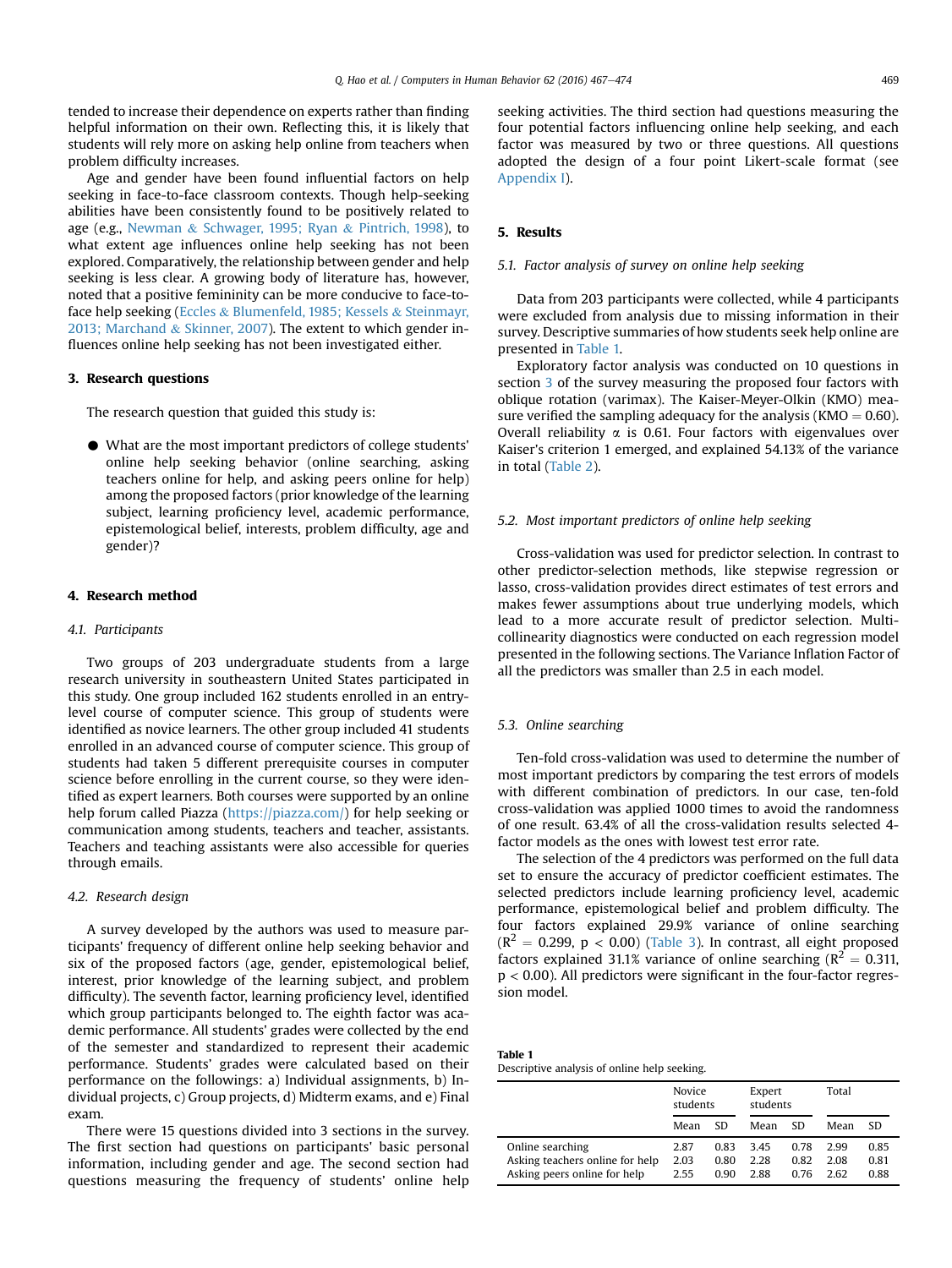#### <span id="page-3-0"></span>Table 2

Exploratory factor analysis on 10 questions on online help seeking.

| Item                               | Pattern matrix |                 |                        |                    |  |
|------------------------------------|----------------|-----------------|------------------------|--------------------|--|
|                                    | Interest       | Prior knowledge | Epistemological belief | Problem difficulty |  |
| 1 LearnLike                        | 0.84           |                 |                        |                    |  |
| 2LearnWill                         | 0.75           |                 |                        |                    |  |
| 3 CourseWill                       | 0.66           |                 |                        |                    |  |
| 4 PriorKnow                        |                | 0.98            |                        |                    |  |
| 5 PriorExp                         |                | 0.67            |                        |                    |  |
| 6 DifIncAsk                        |                |                 |                        | 0.87               |  |
| 7 DifIncSearch                     |                |                 |                        | 0.46               |  |
| 8 SelfLearnPerc                    |                |                 | 0.51                   |                    |  |
| 9 SelfLearnLike                    |                |                 | 0.90                   |                    |  |
| 10 ClassLearnDis                   |                |                 | 0.23                   |                    |  |
| Reliability Coefficient $(\alpha)$ | 0.78           | 0.80            | 0.54                   | 0.57               |  |

Overall  $\alpha = 0.61$ , total variance explained = 54.13%.

LearnLike Interests in course content, LearnWill Willingness to master course content, CourseWill Willingness to take such an elective course, PriorKnow Prior knowledge, PriorExp Prior learning experience, DifIncAsk Willingness to ask for help online when difficulty increases, DifIncSearch Willingness to search online when difficulty increases, SelfLearnPerc Perception of self-learning, SelfLearnLike Preference of self-learning, ClassLearnDis Dislike of classroom learning.

## Table 3 Multiple regression analysis on best subset model of online searching.

|                            | $R^2$ | $R^2_{\text{adj}}$ |      |           |      |
|----------------------------|-------|--------------------|------|-----------|------|
| Online searching           | 0.299 | 0.285              | 20.7 |           |      |
| Academic Performance       |       |                    |      | $0.15***$ | 2.87 |
| Learning proficiency level |       |                    |      | $0.54***$ | 4.22 |
| Epistemological belief     |       |                    |      | $0.35***$ | 5.87 |
| Problem difficulty         |       |                    |      | በ 20      | 337  |

 $p < 0.05$ ;  $p < 0.01$ ;  $p > 0.001$ .

#### 5.4. Asking teachers online for help

The same procedures of predictor selection for online searching were applied for asking teachers online for help. 70.9% of the 1000 cross-validation results had 5-factor models as the ones with lowest test error rate. The selected predictors include learning proficiency, academic performance, gender, epistemological belief and problem difficulty.

The five factors explained 8.3% of variance of asking teachers online for help ( $R^2 = 0.083$ , p < 0.01) (Table 4). In contrast, all eight proposed factors explained 8.4% variance of online searching  $(R^2 = 0.084, p < 0.01)$ . Three predictors, including academic performance, learning proficiency level, and problem difficulty, were significant in the five-factor regression model.

## 5.5. Asking peers online for help

The same predictor selection procedures were applied for asking peers online for help. 81.1% of 1000 cross-validation results had 2-factor models as the ones with lowest test error rate. The selected predictors include epistemological belief and problem difficulty.

#### Table 4

| Multiple regression analysis on best subset model of asking teachers online for help. |
|---------------------------------------------------------------------------------------|
|---------------------------------------------------------------------------------------|

|                                                                                                                                                                                                                                                                                                                                                   | $R^2$ | $R^2_{\text{adi}}$ | ΔF   |            |         |
|---------------------------------------------------------------------------------------------------------------------------------------------------------------------------------------------------------------------------------------------------------------------------------------------------------------------------------------------------|-------|--------------------|------|------------|---------|
| Asking peers online for help                                                                                                                                                                                                                                                                                                                      | 0.083 | 0.059              | 3.48 |            |         |
| Gender                                                                                                                                                                                                                                                                                                                                            |       |                    |      | 0.21       | 1.52    |
| Academic Performance                                                                                                                                                                                                                                                                                                                              |       |                    |      | $0.10^{4}$ | 1.77    |
| Learning proficiency level                                                                                                                                                                                                                                                                                                                        |       |                    |      | $0.26*$    | 1.85    |
| Epistemological belief                                                                                                                                                                                                                                                                                                                            |       |                    |      | $-0.10$    | $-1.56$ |
| Problem difficulty                                                                                                                                                                                                                                                                                                                                |       |                    |      | $0.15***$  | 2.24    |
| the contract of the contract of the contract of the contract of the contract of the contract of the contract of<br>and the contract of the contract of the contract of the contract of the contract of the contract of the contract of the contract of the contract of the contract of the contract of the contract of the contract of the contra |       |                    |      |            |         |

 $p < 0.05$ ;  $p < 0.01$ ;  $p > 0.001$ .

The two factors, including epistemological belief and problem difficulty, explained 19.2% of variance of asking peers online for help ( $R^2 = 0.192$ , p < 0.01) (Table 5). In contrast, all eight proposed factors explained 23.2% variance of online searching  $(R^{2} = 0.232, p < 0.01)$ . Both of the two predictors were significant in the model.

## 6. Discussion

## 6.1. Selected predictors of online help seeking

Problem difficulty was selected as an important predictor for all three types of online help-seeking behaviors. Three factors, including epistemological belief, learning proficiency level, and academic performance, were selected as important predictors for two types of online help-seeking behaviors, including online searching and asking teachers online for help. The below section will discuss the findings with reference to the existing literature on these four factors and online help seeking.

Firstly, problem difficulty is positively related to all types of online help-seeking behaviors. While the students sought help online more frequently as problem difficulty increased, their preferences among the three approaches of online help seeking varied. Notably, students preferred to ask peers online for help more than search online. This finding may indicate that online searching poses more cognitive challenges for students than asking other people for help. Although students tended to seek more help online from human beings as the problem difficulty increased, participants in this study did not demonstrate a strong dependence on teachers compared to the study of [Li and Belkin \(2010\).](#page-7-0)

Secondly, epistemological belief is an important predictor for two types of online help-seeking behaviors. Students who preferred independent learning tended to search online rather than ask teachers for help, while students who preferred classroom

| Table 5                                                                            |  |
|------------------------------------------------------------------------------------|--|
| Multiple regression analysis on best subset model of asking peers online for help. |  |

|                                                                | $R^2$ | $R^2$ <sub>adi</sub> | ΔF    |                         |                |
|----------------------------------------------------------------|-------|----------------------|-------|-------------------------|----------------|
| Asking peers online for help<br>Interest<br>Problem difficulty | 0.192 | 0.184                | 23.32 | $-0.26***$<br>$0.35***$ | $-4.19$<br>538 |

 $p < 0.05$ ; \*\*p  $< 0.01$ ; \*\*\*p  $< 0.001$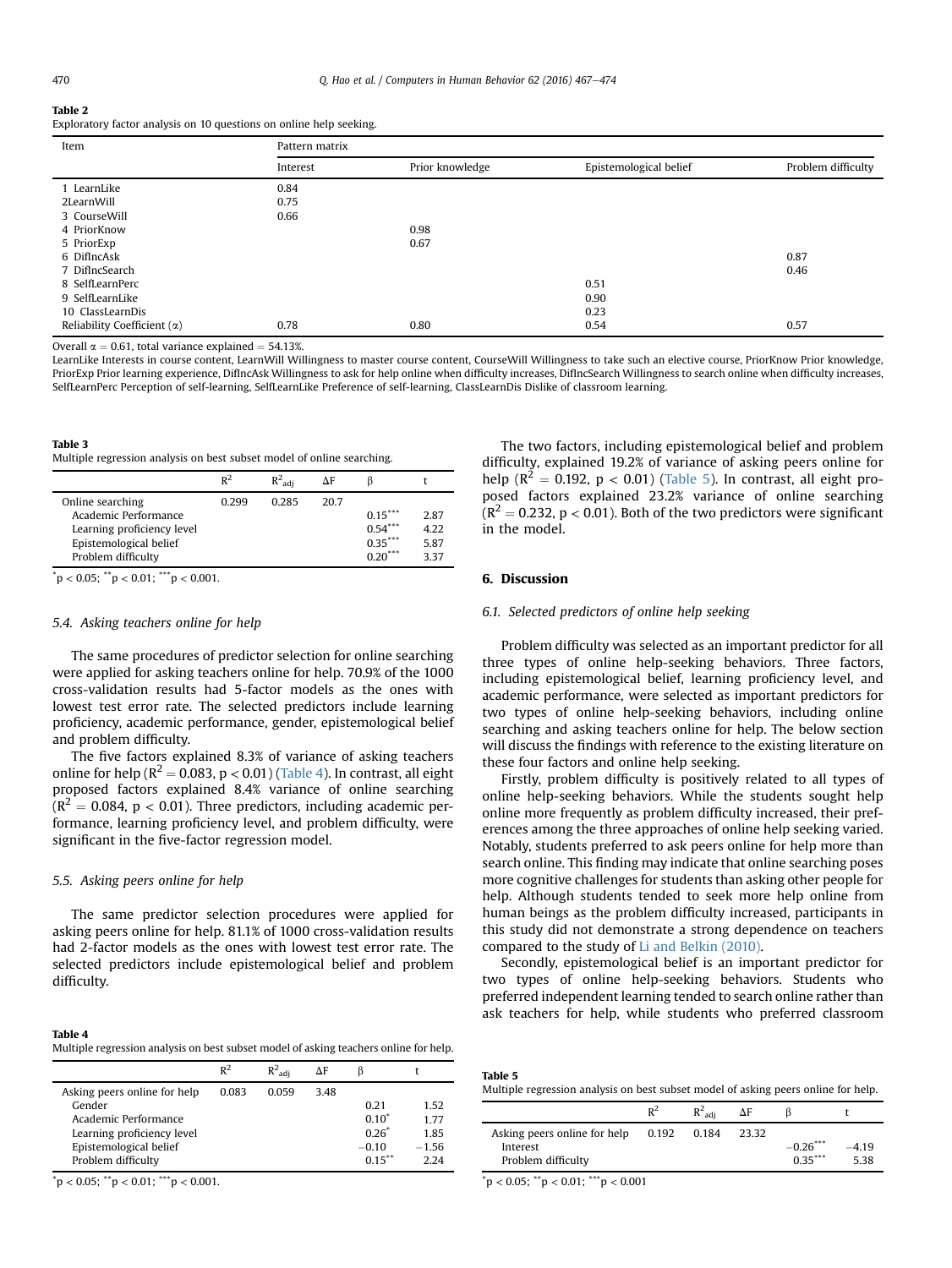learning tended to ask teachers online for help more frequently. This finding shows the strong effect of epistemological belief on students' online help-seeking behavior, and indicates that instructional designs involving online help seeking should take students' acceptance of independent learning into consideration for their designs.

Thirdly, academic performance was also an important predictor for two types of online help-seeking behaviors. This result was consistent with the findings of [Karabenick and Knapp \(1991\)](#page-7-0) and [Karabenick \(1998\)](#page-6-0) that students with better academic achievements tended to seek help more frequently. Nevertheless, more frequent online searching, in this study, was more likely to reflect better online searching skills rather than self-confidence. This is because online searching poses limited self-esteem threats, given that students can remain anonymous in online environments.

Lastly, learning proficiency level is the other important predictor for two types of online help-seeking behaviors. Expert learners tended to use all types of online help-seeking approaches more frequently than novice learners, especially online searching. This finding confirms that there is a discrepancy between expert and novice learners in online help seeking skills (see [Karlsson](#page-7-0) [et al., 2012\)](#page-7-0), and thus necessitates deliberate training of such skills.

## 6.2. Trainings of online help seeking

The below section discusses the indications of our findings on online help-seeking trainings and related instructional design. The relationship between the selected predictors and online help seeking will be focused on.

Firstly, both academically-challenged and novice students need more help in terms of online searching. Such students, in this study, searched online and asked teachers online for help less frequently than others. It is well known that academic challenged students tend to avoid teachers for help due to selfconfidence issues [\(Karabenick](#page-7-0) & [Knapp, 1991; Kitsantas](#page-7-0) & [Zimmerman, 2002](#page-7-0)). However, such reasons can not explain why the two group of students searched online for help less frequently. It is possible that academically-challenged and novice students have difficulties in performing key steps of online searching, such as identifying problems, turning problems to questions, or converting questions to search queries [\(Puustinen](#page-7-0) & [Rouet, 2009](#page-7-0)). Therefore, they might have less successful experience in searching online for help and deem it not useful. Important in this regard, [Karlsson et al. \(2012\)](#page-7-0) found evidence that novice students lacked necessary online searching skills. If help-seeking trainings can incorporate teaching and practice of basic online searching skills, it might be of great benefit to academically challenged students who hesitate to approach teachers for help.

Secondly, effective online help-seeking training should incorporate efforts to increase students' acceptance of independent learning. In this study, students who preferred independent learning tended to search online for help more frequently, while students who preferred classroom learning asked people online for help more frequently. Given the increasing ratio of students to teachers and the widespread use of large scale classes in higher education, help seeking can become more effective if more students can utilize online searching to solve their problems [\(Allen](#page-6-0) & [Seaman, 2013; Bernard et al., 2009](#page-6-0)). Therefore, it can be beneficial to include the introduction of independent learning in help seeking

training, especially for students who only have classroom learning experience.

Thirdly, the selection of training examples for online help seeking should take both problem difficulty and help seeking types into consideration. Our study showed that students preferred asking people online more than online searching as problem difficulty increases. On the one hand, if the training focus is on online searching skills, easier examples would be more effective because difficult examples demand more cognitive efforts from students, and may interfere with their practice of essential online searching skills (Sharit, Hernández, Czaja, & [Pirolli, 2008](#page-7-0)). On the other hand, if the training focus is asking peers online for help, the incorporation of examples at different difficulty levels would enrich the learning experiences of students.

## 7. Conclusion

Higher education in the United States has long since transitioned into the upper end of what Martin [Trow \(1976\)](#page-7-0), the prominent writer on the global expansion of higher education, defined as a "mass system" (i.e., enrollments of  $15-50$  percent of the age cohort). As previously noted, further growth in enrollments is arguably required to ensure that young people are equipped with the requisite skills to participate in the labour market and to drive economic growth. It seems inevitable, however, that teaching and learning in colleges need to adjust as enrollments increase and resources on a per-student basis come increasingly under strain. Notably, [Trow \(2007\)](#page-7-0) foresaw a progressive decline in personal relationships between students and lecturers alongside a heavier reliance on distant learning and other forms of technological aids to instruction.

Reflecting this, there has been mounting interests in the role of online learning for college students in recent years, including the much discussed emergence of Massive Open Online Courses (MOOCs) and on e-learning at "bricks and mortar" colleges across the country [\(Allen](#page-6-0) & [Seaman, 2013; Bernard et al., 2009; Yang](#page-6-0) & [Cao, 2013](#page-6-0)). In this emerging context, pro-active online help seeking will continue to play an increasingly important role in the academic success of college students [\(Aleven et al., 2003;](#page-6-0) [McInnerney](#page-6-0) & [Roberts, 2004; Newman, 2008; Rakes](#page-6-0) & [Dunn,](#page-6-0) [2010\)](#page-6-0). It is, therefore, crucial to better understand what factors influence students' engagement with online help seeking. This paper responded to this under-researched area of enquiry by illuminating that problem difficulty, epistemological belief, academic performance, and learning proficiency were the most important factors associated with computer science students' online-help seeking.

Among our findings, we wish to highlight that academically high-performing students (in terms of both academic performance and learning proficiency) in our study were more likely to engage in online help seeking. This finding indicates that there exists a discrepancy in online help-seeking skills between academically high-performing students and their counterparts. An implication is that deliberate training for online help seeking is necessary, especially for low academic performers. This will be crucial to facilitating an overall increase in academic standards as well as avoiding a growing disparity in academic outcomes between students who are better able to take advantage of online help seeking and those who may be reluctant to engage in such behavior.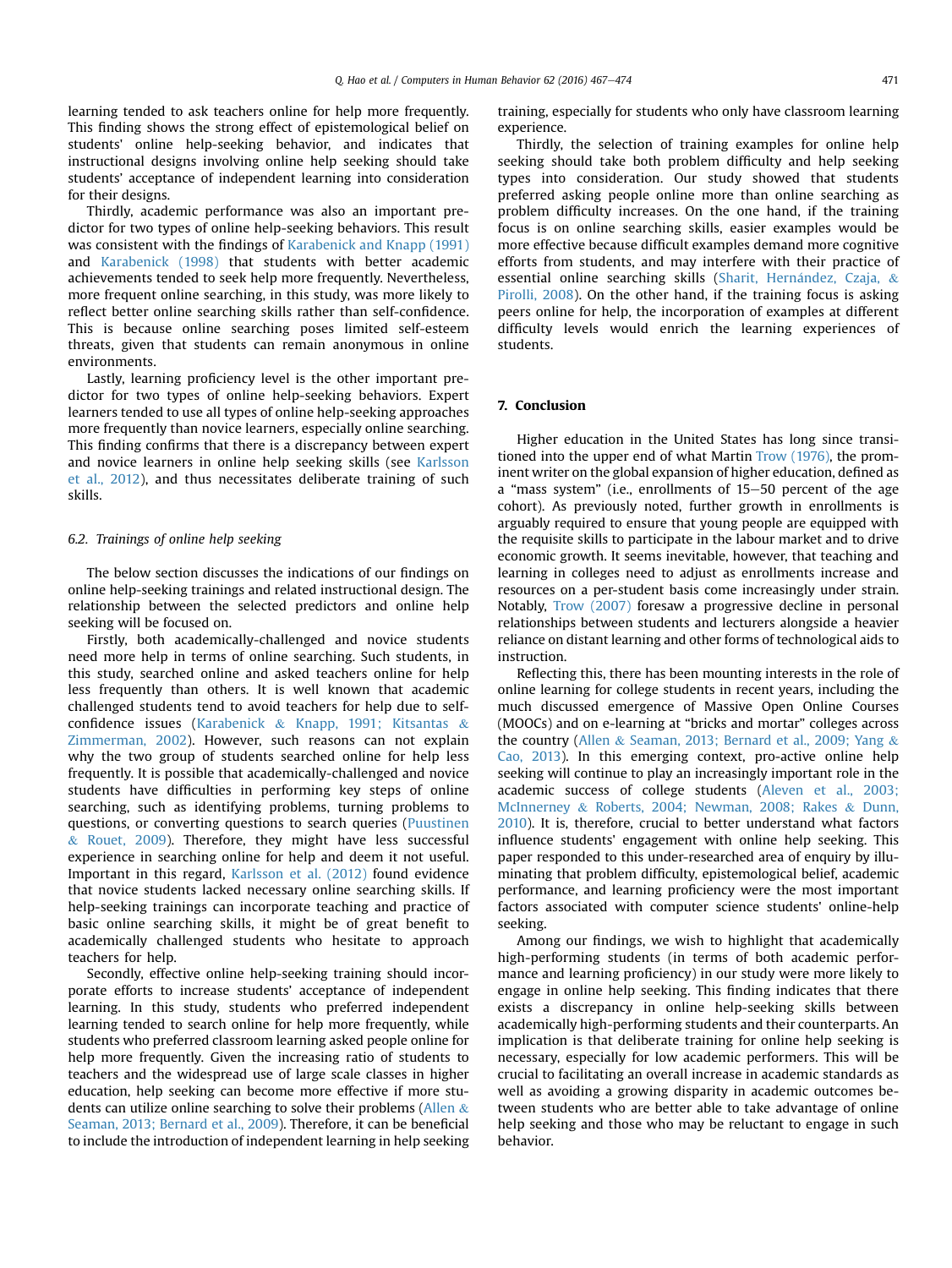## <span id="page-5-0"></span>Appendix I

Survey: What factors influencing online help seeking

# **Section 1**

- 1. What is your gender?
- A. male B. female

2. What is your age?

## **Section 2**

1. When you find difficulties in solving problems (e.g., algorithmic problems - find the mode from an array of integers) in assignments, how often do you search online to learn about it?

A. never B. occasionally C. sometimes D. always

2. When you find difficulties in solving problems (e.g., algorithmic problems - find the mode from an array of integers) in assignments, how often do you email the teacher or teaching assistant for help?

A. never B. occasionally C. sometimes D. always

3. When you find difficulties in solving problems (e.g., algorithmic problems - find the mode from an array of integers) in assignments, how often do you ask your peers or some unknown experts online for help?

A. never B. occasionally C. sometimes D. always

# **Section 3**

1. I am interested in the learning content of the class.

A. strongly disagree B. disagree C. agree D. strongly agree

2. I would like to master the learning content of the course I am taking.

A. strongly disagree B. disagree C. agree D. strongly agree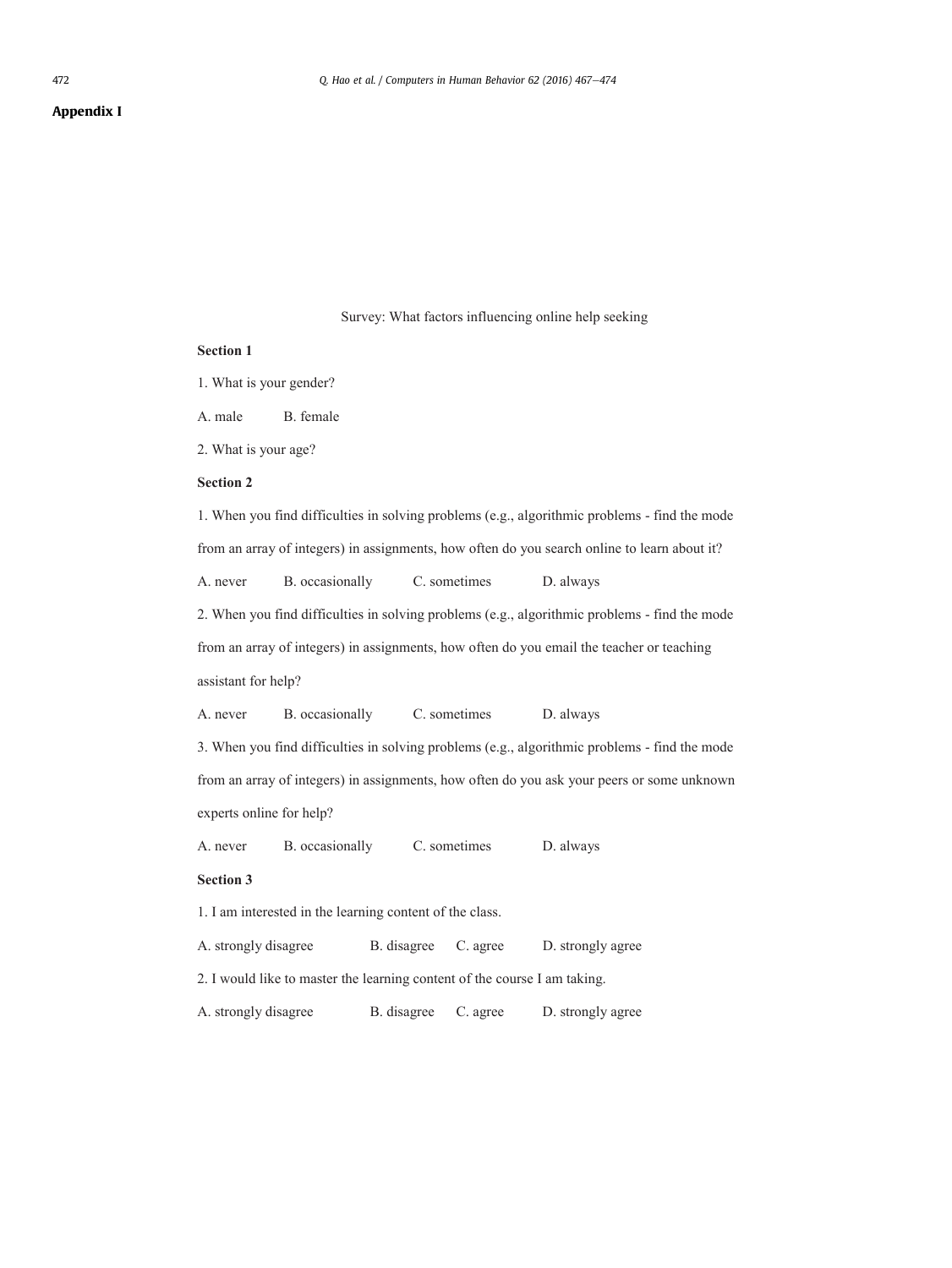<span id="page-6-0"></span>

| 3. I would still like to take the course if it is elective.                                          |                                                                 |          |                                                                                                    |  |  |  |  |  |
|------------------------------------------------------------------------------------------------------|-----------------------------------------------------------------|----------|----------------------------------------------------------------------------------------------------|--|--|--|--|--|
| A. strongly disagree                                                                                 | B. disagree                                                     | C. agree | D. strongly agree                                                                                  |  |  |  |  |  |
| 4. I have prior knowledge of the learning content of the course.                                     |                                                                 |          |                                                                                                    |  |  |  |  |  |
| A. strongly disagree                                                                                 | B. disagree                                                     | C. agree | D. strongly agree                                                                                  |  |  |  |  |  |
|                                                                                                      | 5. I have related learning experience before taking the course. |          |                                                                                                    |  |  |  |  |  |
| A. strongly disagree                                                                                 | B. disagree                                                     | C. agree | D. strongly agree                                                                                  |  |  |  |  |  |
|                                                                                                      |                                                                 |          | 6. I will become more willingly to seek help from others online if the learning task I have        |  |  |  |  |  |
| problems with is very complex.                                                                       |                                                                 |          |                                                                                                    |  |  |  |  |  |
| A. strongly disagree                                                                                 | B. disagree                                                     | C. agree | D. strongly agree                                                                                  |  |  |  |  |  |
|                                                                                                      |                                                                 |          | 7. I will become less willingly to search online if the learning task I have problems with is very |  |  |  |  |  |
| complex.                                                                                             |                                                                 |          |                                                                                                    |  |  |  |  |  |
| A. strongly disagree                                                                                 | B. disagree                                                     | C. agree | D. strongly agree                                                                                  |  |  |  |  |  |
|                                                                                                      |                                                                 |          | 8. I believe that one can master knowledge and skills of certain subjects (e.g., coding) by        |  |  |  |  |  |
| learning independently with the open online resources and search engines.                            |                                                                 |          |                                                                                                    |  |  |  |  |  |
| A. strongly disagree                                                                                 | B. disagree                                                     | C. agree | D. strongly agree                                                                                  |  |  |  |  |  |
| 9. I think self-paced learning with search engines, online open resources, and helps from others     |                                                                 |          |                                                                                                    |  |  |  |  |  |
| online is a very important way to learn.                                                             |                                                                 |          |                                                                                                    |  |  |  |  |  |
| A. strongly disagree                                                                                 | B. disagree                                                     | C. agree | D. strongly agree                                                                                  |  |  |  |  |  |
| 10. I think learning with an expert (physically present) through lecture or class is the best way to |                                                                 |          |                                                                                                    |  |  |  |  |  |
| learn.                                                                                               |                                                                 |          |                                                                                                    |  |  |  |  |  |
| A. strongly disagree                                                                                 | B. disagree                                                     | C. agree | D. strongly agree                                                                                  |  |  |  |  |  |

## Appendix II. Supplementary Data

Supplementary data analysis script related to this article can be found at <http://rpubs.com/neohao/online-help-seeking>.

#### References

- [Aleven, V., Mclaren, B., Roll, I., & Koedinger, K. \(2006\). Toward meta-cognitive](http://refhub.elsevier.com/S0747-5632(16)30287-4/sref1) [tutoring: a model of help seeking with a cognitive tutor.](http://refhub.elsevier.com/S0747-5632(16)30287-4/sref1) International Journal of Artificial Intelligence in Education,  $16(2)$ ,  $101-128$  $101-128$ .
- [Aleven, V., Stahl, E., Schworm, S., Fischer, F., & Wallace, R. \(2003\). Help seeking and](http://refhub.elsevier.com/S0747-5632(16)30287-4/sref2) [help design in interactive learning environments.](http://refhub.elsevier.com/S0747-5632(16)30287-4/sref2) Review of Educational [Research, 73](http://refhub.elsevier.com/S0747-5632(16)30287-4/sref2)(3), 277-[320.](http://refhub.elsevier.com/S0747-5632(16)30287-4/sref2)
- Allen, I. E., & Seaman, J. (2013). [Changing course: Ten years of tracking online edu-](http://refhub.elsevier.com/S0747-5632(16)30287-4/sref3)cation in the United States[. Newburyport, MA: Sloan Consortium.](http://refhub.elsevier.com/S0747-5632(16)30287-4/sref3)
- [Bartholom](http://refhub.elsevier.com/S0747-5632(16)30287-4/sref4)e[, T., Stahl, E., Pieschl, S., & Bromme, R. \(2006\). What matters in help](http://refhub.elsevier.com/S0747-5632(16)30287-4/sref4) [seeking? A study of help effectiveness and learner-related factors.](http://refhub.elsevier.com/S0747-5632(16)30287-4/sref4) Computers [in Human Behavior, 22](http://refhub.elsevier.com/S0747-5632(16)30287-4/sref4),  $113-129$ .
- [Beal, C. R., Qu, L., & Lee, H. \(2008\). Mathematics motivation and achievement as](http://refhub.elsevier.com/S0747-5632(16)30287-4/sref5) [predictors of high school students' guessing and help-seeking with instruc-](http://refhub.elsevier.com/S0747-5632(16)30287-4/sref5)tional software. [Journal of Computer Assisted Learning, 24](http://refhub.elsevier.com/S0747-5632(16)30287-4/sref5)(6), 507-[514](http://refhub.elsevier.com/S0747-5632(16)30287-4/sref5).
- [Bernard, R. M., Abrami, P. C., Borokhovski, E., Wade, C. A., Tamim, R. M.,](http://refhub.elsevier.com/S0747-5632(16)30287-4/sref6) [Surkes, M. A., et al. \(2009\). A meta-analysis of three types of interaction](http://refhub.elsevier.com/S0747-5632(16)30287-4/sref6) treatments in distance education. [Review of Educational Research, 79](http://refhub.elsevier.com/S0747-5632(16)30287-4/sref6)(3), [1243](http://refhub.elsevier.com/S0747-5632(16)30287-4/sref6)-[1289.](http://refhub.elsevier.com/S0747-5632(16)30287-4/sref6)

[Boscolo, P., & Mason, L. \(2003\). Topic knowledge, text coherence, and interest: how](http://refhub.elsevier.com/S0747-5632(16)30287-4/sref7)

[they interact in learning from instructional texts.](http://refhub.elsevier.com/S0747-5632(16)30287-4/sref7) Journal of Experimental Edu[cation, 71](http://refhub.elsevier.com/S0747-5632(16)30287-4/sref7)(2), 126-[148](http://refhub.elsevier.com/S0747-5632(16)30287-4/sref7).

- Brynjolfsson, E., & McAfee, A. (2014). [The second machine age: Work, progress, and](http://refhub.elsevier.com/S0747-5632(16)30287-4/sref8) [prosperity in a time of brilliant technologies](http://refhub.elsevier.com/S0747-5632(16)30287-4/sref8). WW Norton & [Company.](http://refhub.elsevier.com/S0747-5632(16)30287-4/sref8)
- [Cheng, K. H., Liang, J. C., & Tsai, C. C. \(2013\). University students' online academic](http://refhub.elsevier.com/S0747-5632(16)30287-4/sref9) [help seeking: the role of self-regulation and information commitments.](http://refhub.elsevier.com/S0747-5632(16)30287-4/sref9) The [Internet and Higher Education, 16](http://refhub.elsevier.com/S0747-5632(16)30287-4/sref9), 70-[77.](http://refhub.elsevier.com/S0747-5632(16)30287-4/sref9)
- [Cheng, K. H., & Tsai, C. C. \(2011\). An investigation of Taiwan University students'](http://refhub.elsevier.com/S0747-5632(16)30287-4/sref10) [perceptions of online academic help seeking, and their web-based learning self-](http://refhub.elsevier.com/S0747-5632(16)30287-4/sref10)efficacy. [The Internet and Higher Education, 14](http://refhub.elsevier.com/S0747-5632(16)30287-4/sref10)(3), 150-[157.](http://refhub.elsevier.com/S0747-5632(16)30287-4/sref10)
- [Dichev, C., & Dicheva, D. \(2012, February\). Open educational resources in computer](http://refhub.elsevier.com/S0747-5632(16)30287-4/sref11) science teaching. In [Proceedings of the 43rd ACM technical symposium on com](http://refhub.elsevier.com/S0747-5632(16)30287-4/sref11)[puter science education](http://refhub.elsevier.com/S0747-5632(16)30287-4/sref11) (pp. 619-[624\). ACM](http://refhub.elsevier.com/S0747-5632(16)30287-4/sref11).
- Eccles, J. S., & Blumenfeld, P. (1985). [Classroom experiences and student gender: Are](http://refhub.elsevier.com/S0747-5632(16)30287-4/sref12) [there differences and do they matter](http://refhub.elsevier.com/S0747-5632(16)30287-4/sref12). Gender influences in classroom interaction  $(pp. 79-114).$  $(pp. 79-114).$  $(pp. 79-114).$
- Goldin, C. D., & Katz, L. F. (2009). [The race between education and technology](http://refhub.elsevier.com/S0747-5632(16)30287-4/sref13). Harvard [University Press](http://refhub.elsevier.com/S0747-5632(16)30287-4/sref13).
- [Jonassen, D. H., & Hung, W. \(2008\). All problems are not equal: implications for](http://refhub.elsevier.com/S0747-5632(16)30287-4/sref14) problem-based learning. [Interdisciplinary Journal of Problem-Based Learning,](http://refhub.elsevier.com/S0747-5632(16)30287-4/sref14)  $2(2), 6-28.$  $2(2), 6-28.$  $2(2), 6-28.$  $2(2), 6-28.$
- [Kadijevich, D. M., Angeli, C., & Schulte, C. \(2013\).](http://refhub.elsevier.com/S0747-5632(16)30287-4/sref15) Improving computer science education[. New York, NY: Routledge.](http://refhub.elsevier.com/S0747-5632(16)30287-4/sref15)
- Karabenick, S. A. (1998). [Strategic help seeking: Implications for learning and teaching](http://refhub.elsevier.com/S0747-5632(16)30287-4/sref16). [Routledge.](http://refhub.elsevier.com/S0747-5632(16)30287-4/sref16)
- [Karabenick, S. A. \(2003\). Seeking help in large college classes: a person-centered](http://refhub.elsevier.com/S0747-5632(16)30287-4/sref17) approach. Contemporary Educational Psychology,  $28(1)$ , 37-[58](http://refhub.elsevier.com/S0747-5632(16)30287-4/sref17).
- [Karabenick, S. A. \(2011\). Classroom and technology-supported help seeking: the](http://refhub.elsevier.com/S0747-5632(16)30287-4/sref18)